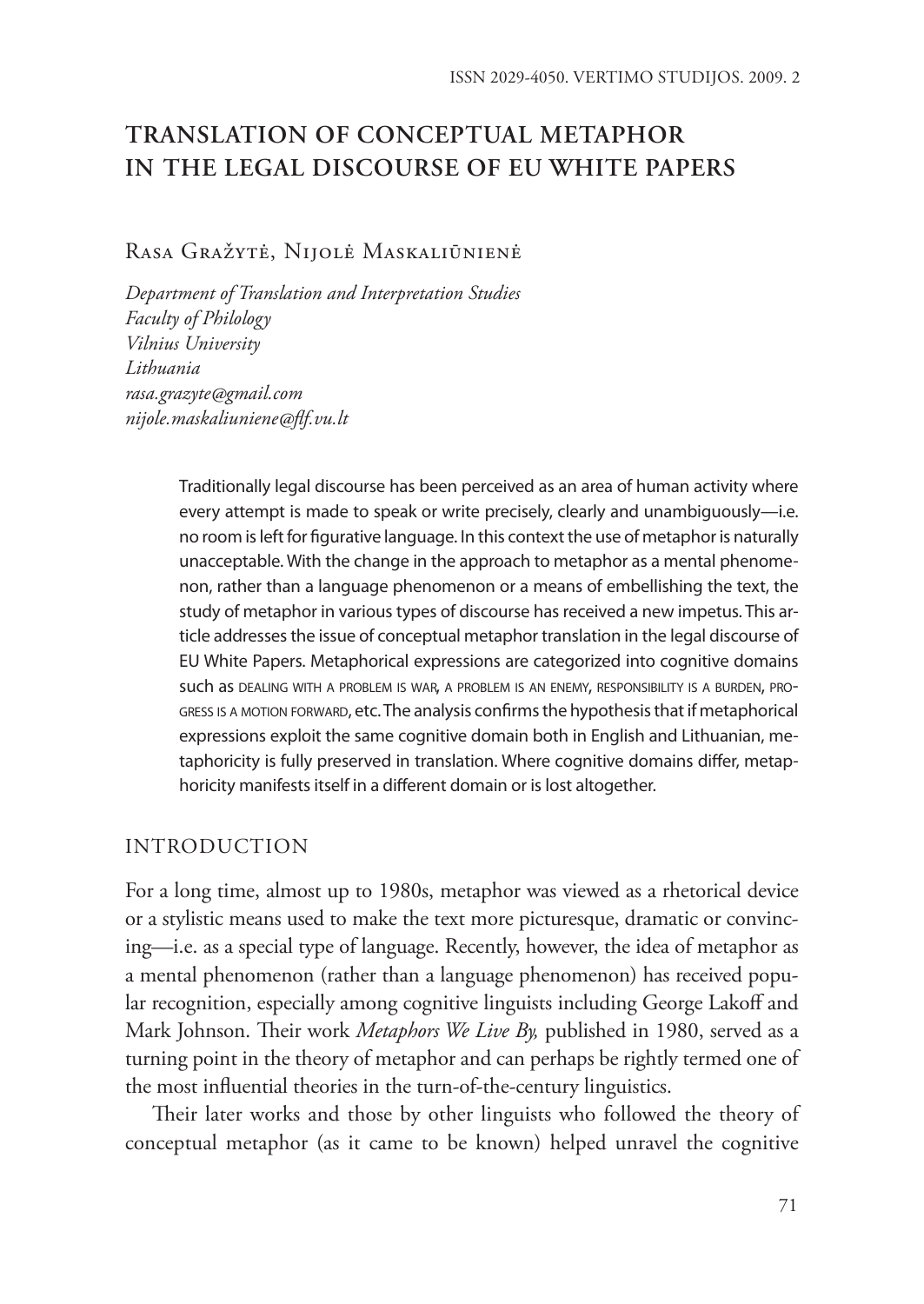processes of the mind in metaphorical thinking and the role of these processes in interpreting various relations and associations. They proposed the idea that metaphor was absolutely central to human communication, reasoning and understanding of experience in terms of something more concrete that can be touched, felt, seen or heard.

The array of publications on the theory of conceptual metaphor all over the world, including Lithuania, is hardly possible to review in a short article like this. Different aspects of conceptual metaphor have been studied with reference to areas ranging from language teaching (e.g. Sacristán 2004; Bailey 2003) and the study of literary texts (Lakoff and Turner 1989; Monti 2006) to the analysis of particular concepts (Būdvytytė & Toleikienė 2003; Papaurėlytė 2002; Urbonaitė & Šeškauskienė 2007); from the importance of metaphorical thought to an understanding of culture and society and from the universality and variation of metaphors (Kövecses 2007; Bratož 2004; Goddard 2004) to the analysis of metaphors in political, academic and financial discourse (Lakoff 1995; Eubanks 2000; Charteris-Black & Ennis 2001; Charteris-Black & Musolff 2003; Steen 2004; Boers 1997; see also Lithuanian authors Cibulskienė 2005; Šeškauskienė 2008; Arcimavičienė 2007). Attempts have also been made to investigate the rhetorical aspects of metaphor (Eubanks 2000; Koženiauskienė 2005) and how conceptual metaphors are rendered in translation or their impact on Translation Studies (Schäffner 2004; Tirkkonen-Condit 2001; Marcinkevičienė 2006; Crerar-Bromelow 2008).

Quite a number of works (Alcaras and Hughes 2002; Schane and Shuy 2006; Johnson 2007; Berger 2007; Winter 2007; Smith 2007) have recently appeared which deal with metaphors and their role in legal discourse and argue that metaphors and metaphorical thinking have long been part of the legal language. Even though Lithuanian linguists have shown exceptionally keen interest in cognitive linguistics, they have given little if any attention to conceptual metaphor in either Lithuanian or foreign legal texts. This article aims to fill this gap (at least in part) by analysing metaphors found in a set of English legal documents and their Lithuanian translations with a view to (1) identifying the most frequent metaphorical expressions and grouping them according to the image they convey and (2) examining their translation into Lithuanian, while at the same time comparing the conceptual systems of English and Lithuanian.

## Scope and methodology

The legal documents chosen for analysis include seven EU White Papers dating from 25 January 2005 to 2 April 2008—i.e. a complete set of EU White Papers published over four years. White Papers can be defined as documents contain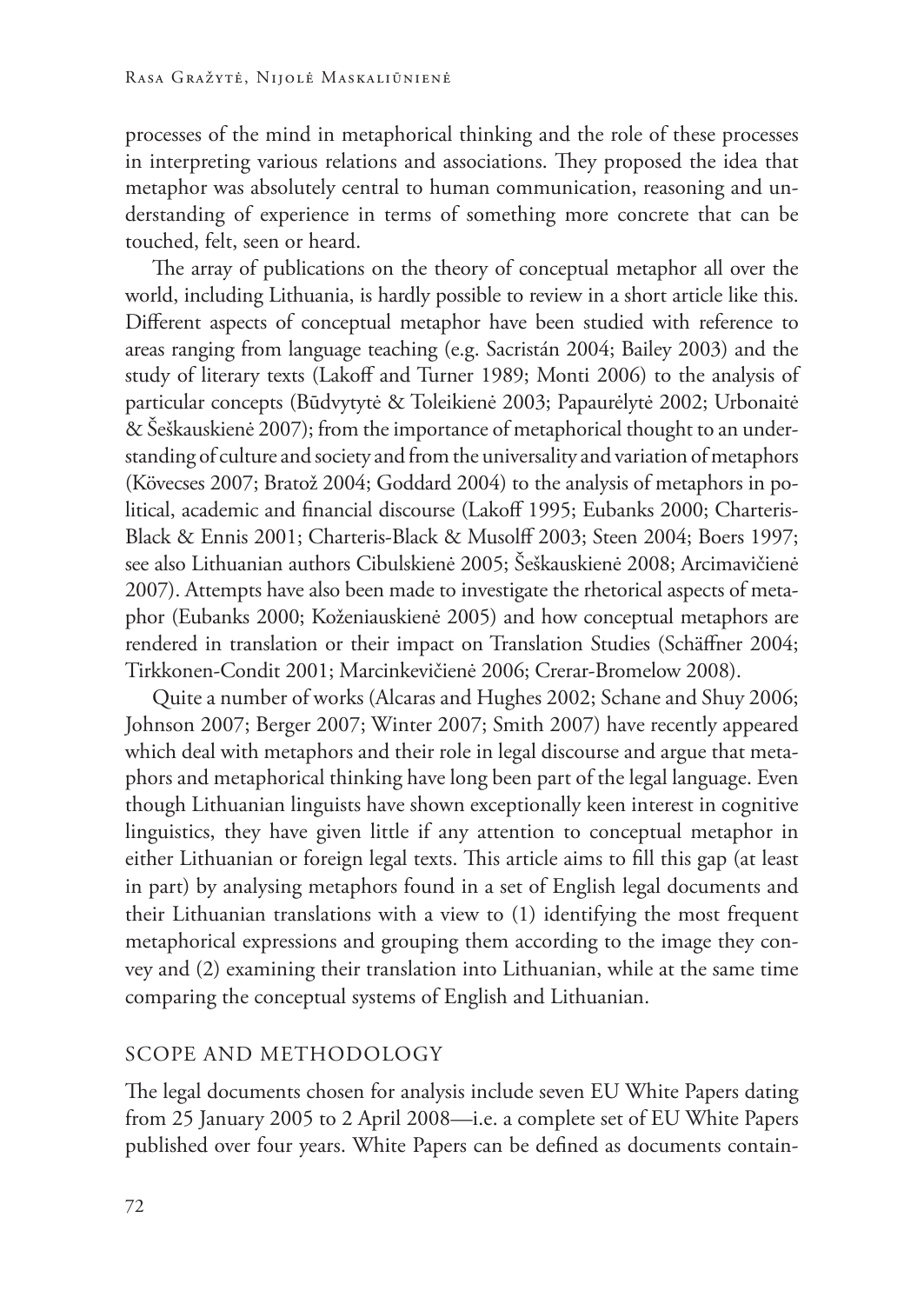ing proposals for Community action in specific policy areas that are used as vehicles for their development. They often follow a Green Paper published to launch a consultation process at European level. The total corpus comprises 180 metaphorical expressions in English and the same number of their Lithuanian translations.1

Within the framework of cognitive linguistics, metaphor is explained as a set of correspondences between two domains of human experience, traditionally referred to as the source domain (more concrete) and the target domain (more abstract). According to Lakoff (1993), these correspondences or mappings may be ontological and epistemic (referring to entities or knowledge about these entities in the two domains). They help categorize metaphorical expressions and determine the images they convey. For the purposes of this article, metaphors are classified according to the source domain.

The extent to which metaphoricity is preserved in Lithuanian translations is also taken into account. The hypothesis is that if metaphorical expressions exploit the same cognitive domain both in the source language (English) and in the target language (Lithuanian) metaphoricity is fully preserved in translation. Where the cognitive domains differ, the metaphoricity of expression manifests itself in a different domain or is lost. Another premise derives from the theory of translation equivalents, which differentiates between context-independent (lexical) equivalents and context-dependent translation equivalents (cf. Marcinkevičienė 2006, 110).

## Results of the study

The corpus of metaphorical expressions compiled on the basis of seven EU White Papers is classified into ten sets. The first set refers to the way EU institutions perceive various challenges and problems and how they express their reaction to them and readiness to take actions. It has been found that whenever response to problems or difficulties is a question at issue, the documents frequently employ the verbs *fight*, *combat*, *counter* and *tackle* and corresponding nouns *fight*, *combat*, *tackling*. This suggests that the resulting linguistic expressions are based on the conceptual metaphor DEALING WITH A PROBLEM IS WAR. This conceptual metaphor is preserved in the Lithuanian translations of White Papers, cf.:

<sup>1</sup> It must be pointed out that these documents contain considerably more metonymic expressions (365 in all); however their investigation is outside the scope of this article.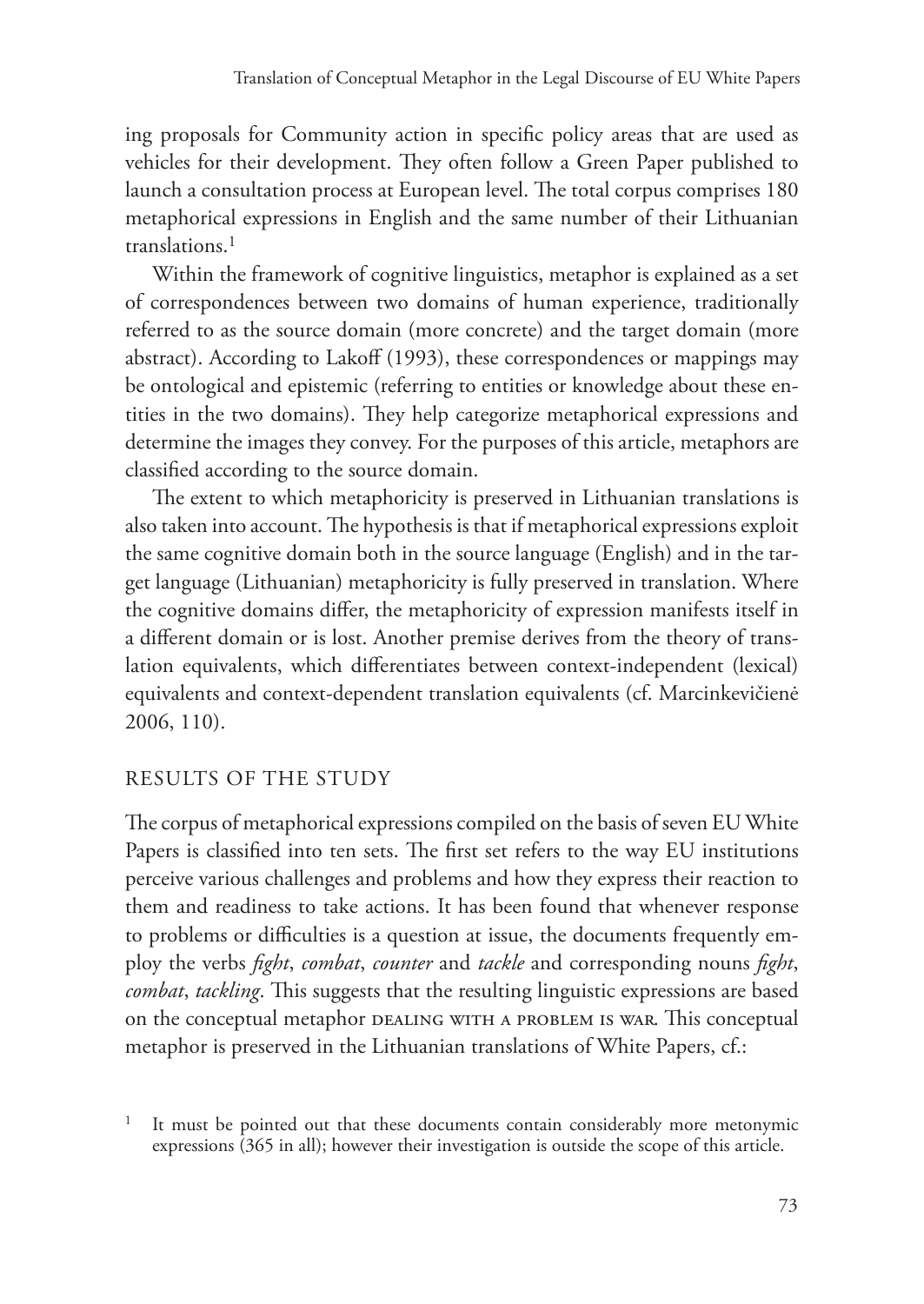| I<br>- 1 | ×<br>- 1<br>i | ×<br>۹ |  |
|----------|---------------|--------|--|
|          |               |        |  |

| The Commission will [] encourage Komisija [] <b>kovojant su smurtu ir</b>          |                                            |
|------------------------------------------------------------------------------------|--------------------------------------------|
| the use of the following programmes to rasizmu sporte ir vykdant prevenciją        |                                            |
| contribute to the prevention and <b>fight</b> skatins naudotis toliau išvardytomis |                                            |
| against violence and racism in sport programomis [].                               |                                            |
| [].                                                                                |                                            |
| It [the Commission] will combat dis-                                               | Komisija kovos su diskriminacija           |
| crimination in sport through political                                             | sporte, plėtos politinį dialogą su vals-   |
| dialogue with Member States, recom-                                                | tybėmis narėmis, teiks rekomendacijas,     |
| mendations, structured dialogue with                                               | skatins struktūrinį dialogą su suintere-   |
| sport stakeholders, and infringement pro-                                          | suotomis šalimis ir, prireikus, pradės pa- |
| cedures when appropriate.                                                          | žeidimų nagrinėjimo procedūras.            |
| The Commission will support public-pri-                                            | Komisija rems sporto interesus ginan-      |
| vate partnerships representative of sports                                         | čias viešojo bei privataus sektoriaus      |
| interests and anti-corruption authorities,                                         | partnerystes ir kovos su korupcija val-    |
| which would identify vulnerabilities to                                            | džios institucijas, kurios nustatys sporto |
| corruption in the sport sector and assist                                          | sektoriaus pažeidžiamumą korupcijos        |
| in the development of effective preven-                                            | atžvilgiu ir padės parengti veiksmingas    |
| tive and repressive strategies to counter                                          | korupcijos prevencijos ir kovos su ko-     |
| such corruption.                                                                   | rupcija strategijas.                       |
| The Commission's preference, at this stage,                                        | Šiame etape Komisija linkusi išlaiky-      |
| is to keep the existing voluntary approach                                         | ti savanoriškumu pagrįstą metodą ES        |
| at EU level due to the fact that it can                                            | lygmeniu, nes taip galima greičiau ir      |
| potentially act quickly and effectively to                                         | veiksmingiau kovoti su plintančiu          |
| tackle rising overweight and obesity                                               | antsvoriu ir nutukimu.                     |
| rates.                                                                             |                                            |
|                                                                                    |                                            |

Judging from the examples above, it can be suggested that in the Lithuanian translations of the documents challenges and problems, as well as attempts to address them, are also perceived as a confrontation, as evidenced by the use of the verb *kovoti* 'to fight' or the noun *kova* 'fight, battle'. A comparison of the dictionary definitions of these words shows that their primary meaning is that of a fight or a battle, whereas an activity or an attempt to achieve a particular goal is listed as the fourth meaning (DLKŽ). This corresponds to the primary meanings of the English words *fight* and *combat*, while the words *tackle* and *counter* refer primarily to dealing with a problem, the meaning of fighting being of secondary importance. The only difference observed is that the sample of the English version of the White Papers demonstrates a greater variety of the lexemes referring to the solution of problems (i.e. *fight*, *combat*, *tackle*, *etc*.), whereas their Lithuanian translations seem to prefer only the words *kova* and *kovoti*. It is evident that in Lithuanian the above expressions are part of the same cognitive domain of the conceptual metaphor DEALING WITH A PROBLEM IS WAR.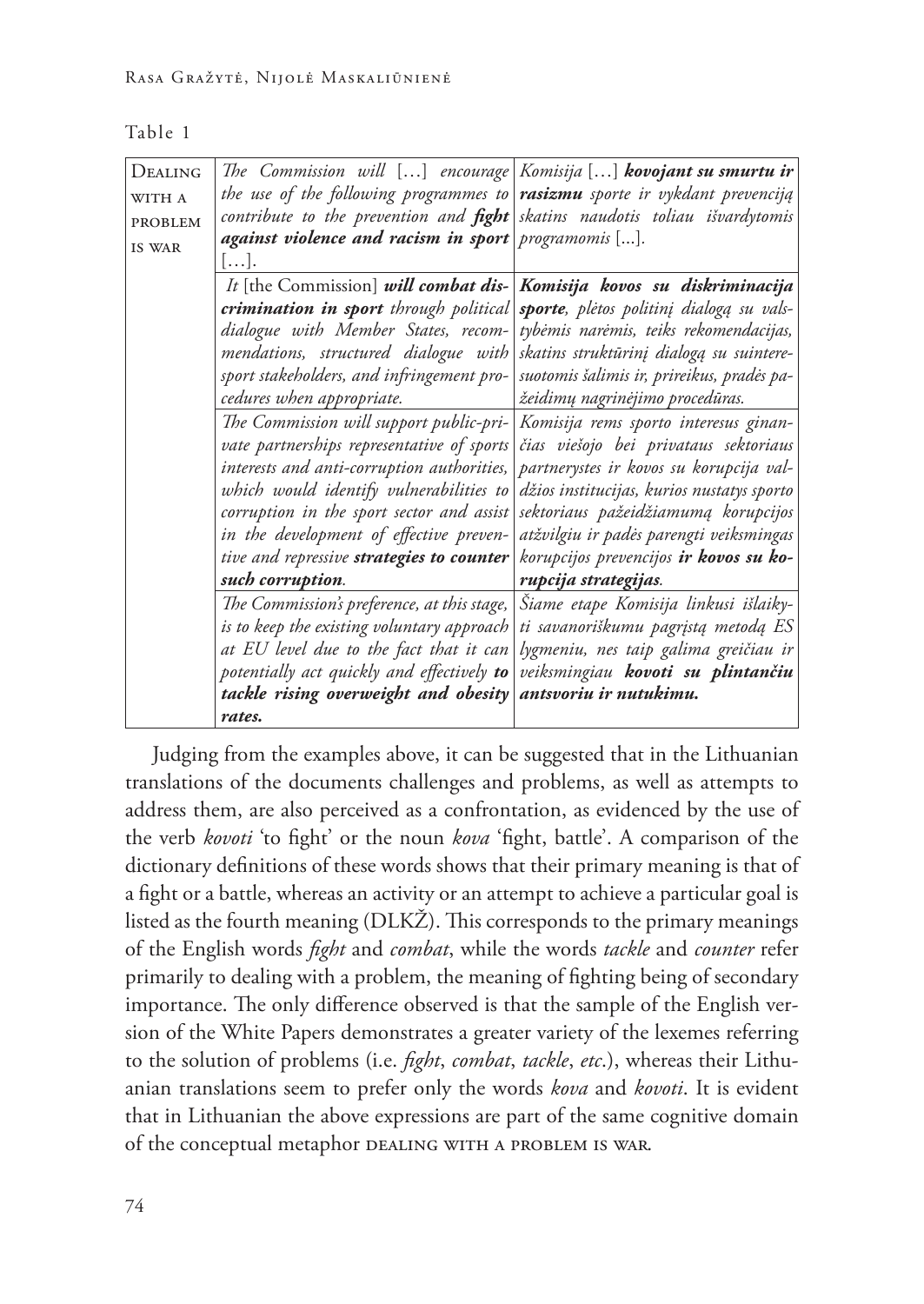It should be noted, however, that in a couple of instances translators have chosen contextual rather than lexical equivalents, e.g.

| t. |  |  |
|----|--|--|
|----|--|--|

| <b>DEALING</b> | healthy ageing means<br>Supporting            | Sveiko senėjimo rėmimas reiškia sveikatos  |
|----------------|-----------------------------------------------|--------------------------------------------|
| WITH A         | both promoting health throughout the          | ugdymą visą gyvenimą siekiant išvengti     |
| <b>PROBLEM</b> | lifespan, aiming to prevent health prob-      | sveikatos problemų ir neįgalumo anks-      |
| IS WAR         | lems and disabilities from an early age,      | tyvame amžiuje ir sveikatos skirtumų,      |
|                | and tackling inequities in health             | susijusių su socialiniais, ekonominiais ir |
|                | linked to social, economic and environ-       | aplinkos veiksniais, mažinimą.             |
|                | mental factors.                               |                                            |
|                | A new focus is needed <b>to tackle health</b> | Reikalingos naujos priemonės reaguo-       |
|                | threats within and outside the EU.            | jant į grėsmes sveikatai ES viduje ir už   |
|                |                                               | jos ribu.                                  |
|                | With a view to tackling these short-          | Šiems nesklandumams pašalinti Ko-          |
|                | <b>comings</b> , the Commission is to submit  | misija pateiks pamatinio sprendimo dėl     |
|                | a draft framework decision on the tak-        | ankstesnio teistumo svarbos projektą [].   |
|                | ing-into-account of convictions [].           |                                            |

It seems that the translations of the English phrases in bold have been determined by neigbouring words, i.e. the context. The translators could have used the same strategy as in the previously discussed instance and translated *tackling* as 'fight' (cf.: *kovojant su grėsmėmis sveikatai* or *kovoti su nesklandumais)*, but they chose more natural and acceptable Lithuanian variants, which means that Lithuanian does not have an established form for this conceptual metaphor.

The following group of English phrases that also refer to problems has a slightly different perspective. They seem to be based on the conceptual metaphor a problem is an enemy because their Lithuanian rendering involve vocabulary with the meaning of 'harm' or 'danger'.

Similar to English, Lithuanian conceptualises problems as something detrimental to an established system, principles or human health. The fact that both in English and Lithuanian linguistic representations of the conceptual metaphors dealing with a problem is war and a problem is an enemy refer to activities that imply confrontation, suggests a very specific way of thinking about problems and challenges on the part of the speakers and a specific way of acting upon them. As a consequence of people conceptualising problems as a harmful or dangerous adversary, the above conceptual metaphors can be seen as the source of political and economic actions taken by the institutions: combating, fighting and tackling.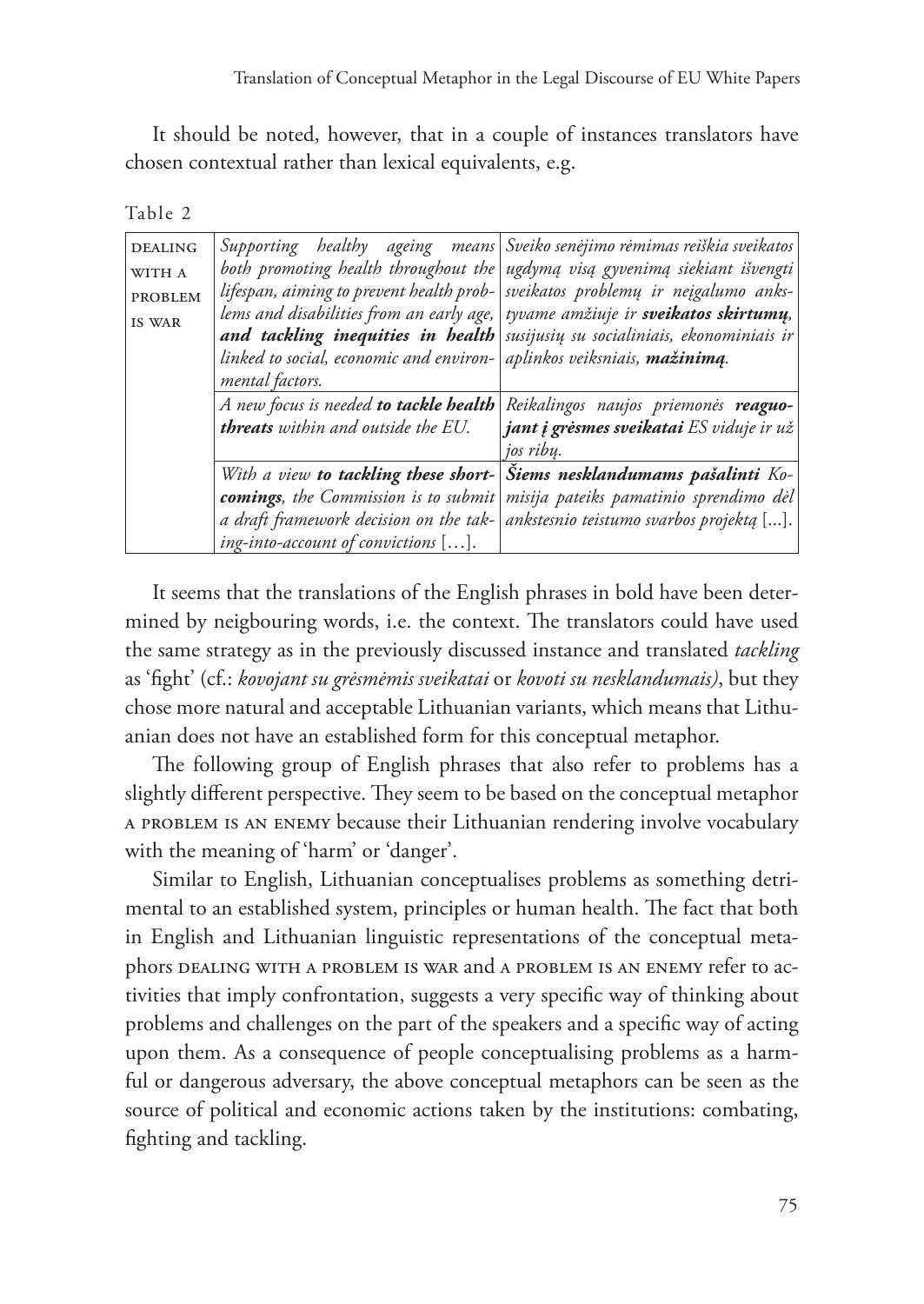| .,<br>э<br>t. |  |
|---------------|--|
|---------------|--|

| $\mathsf{A}$<br><b>PROBLEM</b><br>IS AN<br><b>ENEMY</b> |                                  | However, sport is also <b>confronted with</b> $\forall$ is delto sporte taip pat <b>susiduriama</b><br>new threats and challenges which $ su$ naujais pavojais ir problemomis,<br>have emerged in European society, such kylančiomis Europos visuomenėje, pvz.,<br>as commercial pressure, exploitation of komerciniu spaudimu, jaunų žaidėjų |
|---------------------------------------------------------|----------------------------------|-----------------------------------------------------------------------------------------------------------------------------------------------------------------------------------------------------------------------------------------------------------------------------------------------------------------------------------------------|
|                                                         | corruption and money laundering. | young players, doping, racism, violence,   išnaudojimu, dopingu, rasizmu, smurtu,<br>korupcija ir pinigų plovimu.                                                                                                                                                                                                                             |
|                                                         | wide, including European sports. | Doping poses a threat to sport world- Dopingas kelia gresme sportui visame<br>pasaulyje.                                                                                                                                                                                                                                                      |
|                                                         | of open and fair competition.    | It [doping] undermines the principle <i>Jis</i> [dopingas] pažeidžia atviros ir sąži-<br>ningos konkurencijos principą.                                                                                                                                                                                                                       |
|                                                         | individual health.               | It $[{\text{doping}}]$ seriously affects the image <i>Jis</i> $[{\text{doping}}]$ neigiamai veikia sporto<br>of sport and <b>poses a serious threat to</b> <i>jvaizdj</i> ir <b>kelia rimtą pavojų</b> sveikatai.                                                                                                                             |
|                                                         |                                  | Action is also needed <b>on emerging</b> Reikia imtis priemonių reaguojant į <b>au-</b><br><b>health threats</b> such as those linked to <b>gančias naujas grėsmes sveikatai</b> , tarp                                                                                                                                                       |
|                                                         | systems.                         | climate change, to address its potential jų ir susijusias su klimato kaita, norint<br>impact on public health and healthcare atsižvelgti į jų galimą poveikį visuomenės<br>sveikatai ir sveikatos priežiūros sistemoms.                                                                                                                       |

The corpus has also revealed that problems are sometimes conceived as obstacles to movement, progress or barriers that prevent certain actions.

Table 4

| A PROBLEM<br>IS A<br><b>BARRIER</b> | due to various legal and procedural<br><b>hurdles in the Member State's rules</b><br>governing actions for antitrust damages<br>before national courts.                                                                                                                                                                       | In its 2005 Green Paper, the Commis- 2005 m. Žaliojoje knygoje Komisija priėjo<br>sion concluded that this failure is largely   prie išvados, kad tokia situacija susidaro<br>daugiausia dėl įvairių teisinių ir pro-<br>cedūrinių kliūčių, susijusių su valstybių<br>narių taisyklėmis, reglamentuojančiomis<br>ieškinių atlyginti žalą dėl antimonopo-<br>linių taisyklių pažeidimo nagrinėjimą |
|-------------------------------------|-------------------------------------------------------------------------------------------------------------------------------------------------------------------------------------------------------------------------------------------------------------------------------------------------------------------------------|---------------------------------------------------------------------------------------------------------------------------------------------------------------------------------------------------------------------------------------------------------------------------------------------------------------------------------------------------------------------------------------------------|
|                                     | However, economic and legal barri-<br>ers also exist which prevent mort-<br>gage lenders from offering certain<br><b>products</b> in certain markets or opting<br>for a given funding strategy.                                                                                                                               | nacionaliniuose teismuose.<br>Tačiau taip pat yra <b>ekonominių ir tei-</b><br>sinių kliūčių, kuriomis hipotekiniams<br>skolintojams trukdoma tam tikrose rinko-<br>se siūlyti tam tikrus produktus arba pasi-<br>rinkti tam tikrą finansavimo strategiją.                                                                                                                                        |
|                                     | In particular, in 2008, the Commis-<br>sion will investigate whether [] some<br>of the national rules which create<br>obstacles to the circulation of credit<br>data, or prevent credit bureaux from<br>providing services, constitute an in-<br>fringement of the Treaty without preju-<br>dice to EU data protection rules. | Komisija ištirs, ar tam tikromis nacio-<br>nalinėmis taisyklėmis, kuriomis suda-<br>romos kliūtys kreditų duomenims cir-<br>kuliuoti arba kuriomis kredito įstaigoms<br>trukdoma teikti paslaugas, pažeidžiama<br>Sutartis nepažeidžiant ES duomenų ap-<br>saugos taisyklių.                                                                                                                      |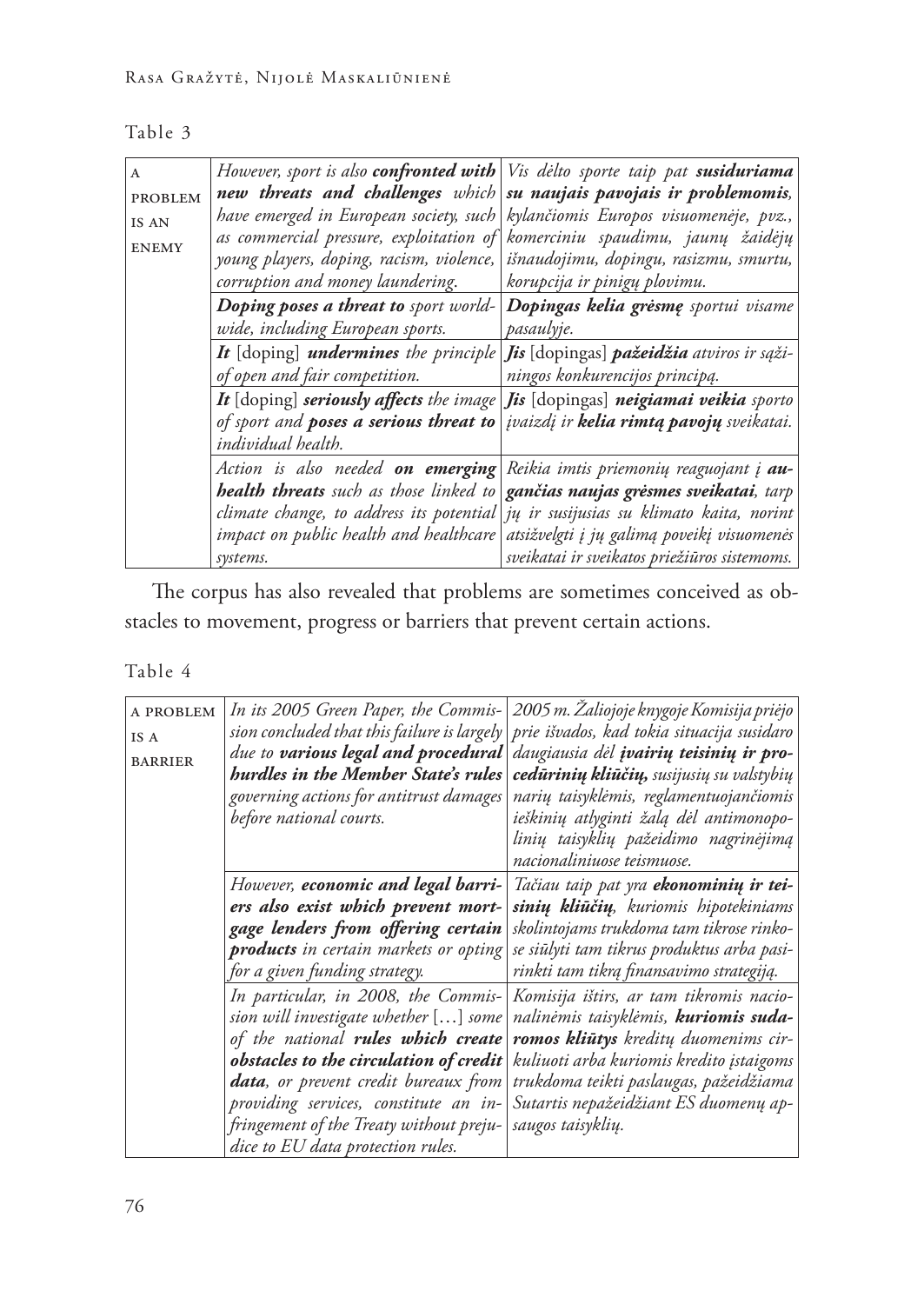The Lithuanian translations suggest that conceptualising problems as barriers that prevent certain activities or the successful functioning of a system is characteristic of both English and Lithuanian. The phrases in bold appear to be the linguistic representations of the conceptual metaphor A PROBLEM IS A BARRIER. Nevertheless, a slight difference has been observed in the variety of nouns used to refer to such difficulties. While the English White Papers employ a variety of lexemes (e.g. *hurdle*, *barrier*, *obstacle*), in the Lithuanian translations they are reduced to one equivalent: *kliūtis* 'barrier, obstacle'. Even though the English words *hurdle*, *barrier* and *obstacle* do have other lexical equivalents in Lithuanian (e.g. *barjeras*, *tvora*, *užtvara*, *užkardas*) which have the primary meaning of a physical object obstructing movement, the translators have chosen a secondary meaning (that of *kliūtis*), which can also be used figuratively. This fact notwithstanding, in the Lithuanian translations of White Papers the metaphorical conceptualisation of problems as hurdles is preserved.

Another large group of English expressions related to institutions, organisations and their activities are based on two conceptual metaphors: organisation is an actor and a field of activity is a stage. These metaphors form the basis for conceptualising institutions as actors and their activities as roles, plays or a stage, cf.:

| ORGANI-          | Private actors have a major role to Privačiojo sektoriaus dalyviai turi             |                                               |
|------------------|-------------------------------------------------------------------------------------|-----------------------------------------------|
| <b>SATION IS</b> | play in developing the healthy choice                                               | lemiamą reikšmę formuojant varto-             |
| <b>AN ACTOR</b>  | for consumers, and in empowering                                                    | <b>tojų sprendimus</b> rinktis sveikus maisto |
|                  | <b>them</b> to make healthy lifestyle decisions:                                    | produktus ir gyventi sveikai – jų veikla      |
|                  | their actions in this area can complement                                           | šioje srityje gali papildyti valstybės po-    |
|                  | government policy and legislative initia-                                           | litiką ir teisės aktų leidybos iniciatyvas    |
|                  | tives at European and national level.                                               | Europos ir nacionaliniu lygmeniu.             |
|                  | Success will depend on the involvement                                              | Sėkmę lems visų suinteresuotųjų ša-           |
|                  | of <b>all the key players</b> – the other $EU$                                      | <b>lių</b> – kitų ES institucijų ir įstaigų,  |
|                  | institutions and bodies; the national, re-                                          | valstybių narių nacionalinės, regionų ir      |
|                  | gional and local authorities in the Mem-                                            | vietos valdžios institucijų, Europos po-      |
|                  | ber States; European political parties;                                             | litinių partijų ir pilietinės visuomenės      |
|                  | civil society.                                                                      | dalyvavimas.                                  |
|                  | <b>Political parties</b> are important in shap-                                     | Svarbus <b>politinėms partijoms ten-</b>      |
|                  | ing public opinion on European affairs                                              | kantis vaidmuo formuojant viešąją             |
|                  | and they too <b>have a major role to play</b>                                       | <b>nuomonę</b> ES klausimais. Joms taip pat   |
|                  | <b>in raising public awareness</b> of Euro-                                         | tenka svarbus vaidmuo skatinant               |
|                  | pean issues and policy debates, <b>and in</b>                                       | viešąją diskusiją ir prisidedant prie         |
|                  | encouraging people to take an active $\mathbf E$ uropos viešosios sferos plėtojimo. |                                               |
|                  | part in those debates.                                                              |                                               |

Table 5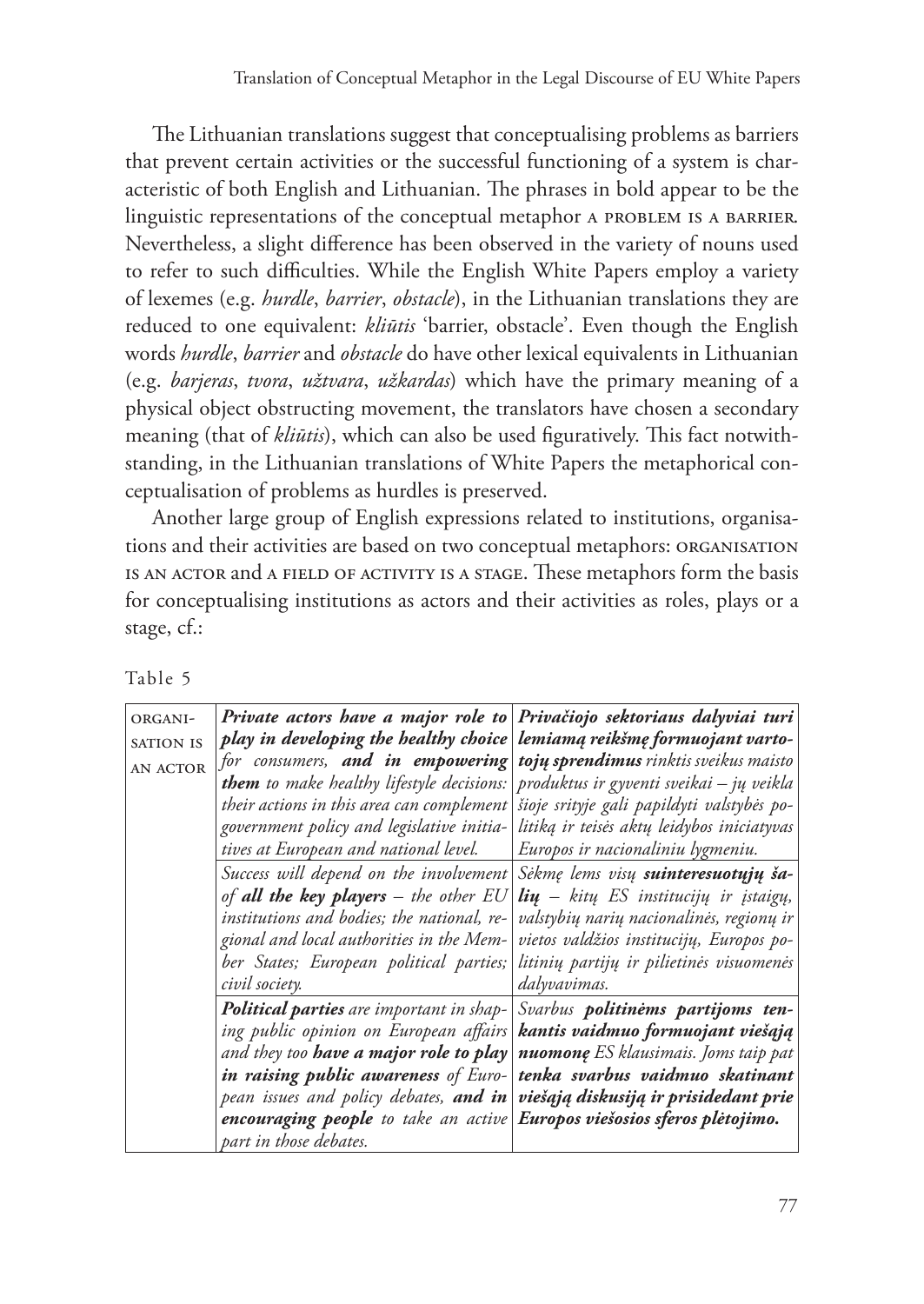Whenever referring to the position, purpose or influence of institutions or organisations, Lithuanian White Papers, like the English originals, demonstrate a rather high frequency of the word *vaidmuo*, a lexical equivalent of the English noun *role*. Nevertheless, the Lithuanian noun *dalyvis*, a lexical equivalent of the English word *actor*, appears to refer to other fields of activity, in addition to theatre. Of course, the English word *actor* also has the meaning of someone participating in a certain activity, but this meaning is secondary. Sometimes it is translated into Lithuanian as *suinteresuotoji šalis* 'an interested party' rather than *dalyvis*, thus completely obscuring the semantics of artistic activities. In the majority of cases, however, Lithuanian translations have preserved the conceptual metaphors an organisation is an actor and a field of activity is a stage; the few exceptions are likely to be context-motivated.

Both English and Lithuanian languages show a similar tendency to conceptualise a set of rules or measures as a machine or mechanism. This gives the conceptual structure a system is a machine, which has the following representations in the Lithuanian translations of the White Papers:

| ant | г |
|-----|---|
|-----|---|

| A SYSTEM       |                                                                                  | This cooperation mechanism will $\delta$ is bendradarbiavimo mechanizmas                                                                                                |
|----------------|----------------------------------------------------------------------------------|-------------------------------------------------------------------------------------------------------------------------------------------------------------------------|
| IS A           |                                                                                  | assist the Commission in identifying pades Komisijai nustatant prioritetus,                                                                                             |
| <b>MACHINE</b> |                                                                                  | priorities, defining indicators, producing apibrėžiant rodiklius, rengiant gaires ir<br>guidelines and recommendations, foster- rekomendacijas, skatinant keitimąsi ge- |
|                | ing exchange of good practice, and ensur-   raja patirtimi ir vertinant pažangą. |                                                                                                                                                                         |
|                | ing progress.                                                                    |                                                                                                                                                                         |
|                |                                                                                  | Technically, this solution is similar to Techniniu požiūriu šis sprendimas pa-                                                                                          |
|                |                                                                                  | tried and tested mechanisms in other našus į tokius žinomus ir kitose Europos                                                                                           |
|                |                                                                                  | European information systems such as informacinese sistemose <i>išbandytus</i> me-                                                                                      |
|                | SIS or Eurodac.                                                                  | chanizmus kaip SIS ar Eurodac.                                                                                                                                          |
|                |                                                                                  | Whilst the 1959 Convention constitutes Nors 1959 m. konvencijoje apibrėžtas                                                                                             |
|                |                                                                                  | the existing framework for exchanges of dabar galiojantis pagrindas dėl keitimosi                                                                                       |
|                | information, the machinery it pro-                                               | informacija, joje numatytų priemonių                                                                                                                                    |
|                | vides for has limited scope.                                                     | veikimas yra ribotas.                                                                                                                                                   |

Once again, the conceptual metaphor seems to be preserved in the Lithuanian translations. In most instances the Lithuanian word *mechanizmas* is a lexical equivalent of the English words *mechanism* or *machinery*. It should be noted that in both languages the words retain their secondary, more figurative, meaning of an established system, measures or methods for achieving objectives. The last example in Table 6 shows that in the Lithuanian translations the word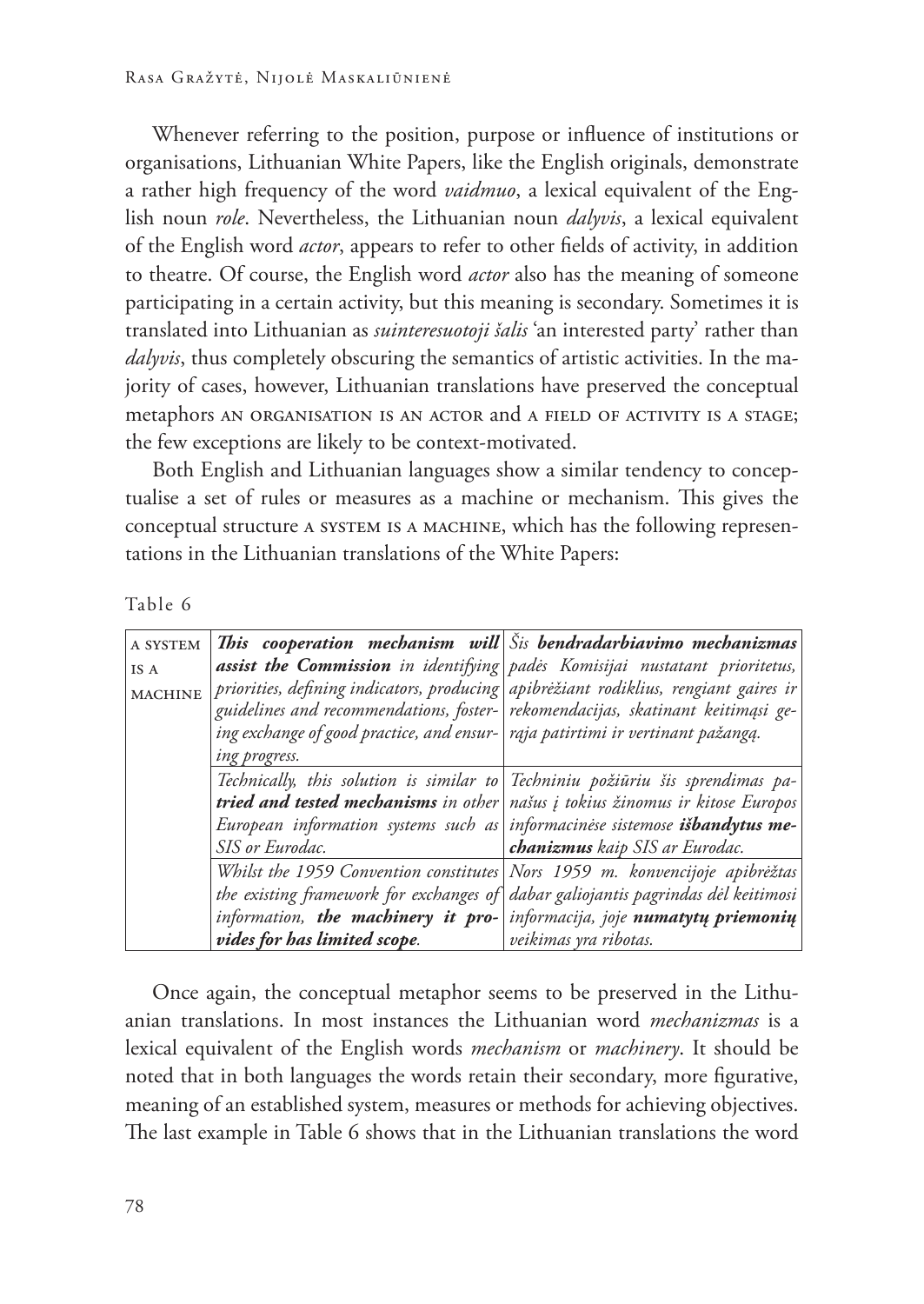*machinery* as *mechanizmas* is either omitted or translated as *priemonės* 'means' or even *būdai* 'ways, methods'*.* As a result, the message has been conveyed but the metaphorical nature of the expression has been lost.

The analysis of English White Papers has highlighted a group of phrases that refer to rules and actions based on the conceptual metaphor a system is a structure/building, cf.:

Table 7

| A SYSTEM<br>IS A STRUC-<br>TURE/ | Health policy, both internal and external,<br>should be <b>founded on clear values.</b>                                                                                                                                                                           | Vidaus ir išorės sveikatos politika<br>turi būti grindžiama aiškiomis<br>vertybėmis.                                                                                                                                                               |
|----------------------------------|-------------------------------------------------------------------------------------------------------------------------------------------------------------------------------------------------------------------------------------------------------------------|----------------------------------------------------------------------------------------------------------------------------------------------------------------------------------------------------------------------------------------------------|
| <b>BUILDING</b>                  | The launch of policy actions and enhanced ES lygmens politines priemones ir su-<br>cooperation on sport at EU level needs to<br>be underpinned by a sound knowledge<br>base.                                                                                      | stiprintas bendradarbiavimas sporto<br>srityje turi turėti tvirtą žinių pa-<br>grinda.                                                                                                                                                             |
|                                  | The Commission <b>intends to build on the</b><br>strong foundations laid by previous re-<br>search frameworks in the field of nutri-<br>tion, obesity and the key diseases caused by<br>unhealthy lifestyles such as cancer, diabetes<br>and respiratory disease. | Atsižvelgdama į ankstesnius<br>mokslinius tyrimus mitybos, nu-<br>tukimo, nesveiko gyvenimo būdo są-<br>lygotų pagrindinių ligų, tokių kaip<br>vėžys, diabetas ir kvėpavimo ligos,<br>srityse, Komisija ketina sukurti<br>tvirtą įrodymų pagrindą. |
|                                  | And thirdly, in relation to individual<br>projects and programmes given their role<br>as the <b>building blocks for</b> an effective so-<br>cietal response.                                                                                                      | Trečia, individualių projektų ir pro-<br>gramų lygmeniu, turint omenyje jų<br>svarbų socialinį vaidmenį.                                                                                                                                           |

This metaphor seems to be quite regular in both languages. Values, knowledge, previous research or projects are often understood as a *foundation*. Thus policy could be *founded on clear values,* and projects can *create the basis for social dialogue*. Lithuanian also seems to favour the concept of a 'foundation' in the development of policies—hence expressions such as *politika turi būti grindžiama*, *turėti tvirtą žinių pagrindą*, *pagrindų programa*, *remtis*, etc. However, the sample of the Lithuanian translation of the White Papers has a number of instances of the translators choosing alternative lexical and grammatical patterns, as a result of which metaphoricity disappears in translation. But even in such cases the adjective *svarbus* 'important' is used as a contextual variant to express the idea that something is as fundamental as the foundation of a building (see the last sentence in Table 7; cf. also the last sentence in Table 9).

In addition, English phrases that contain the word *framework* seem to be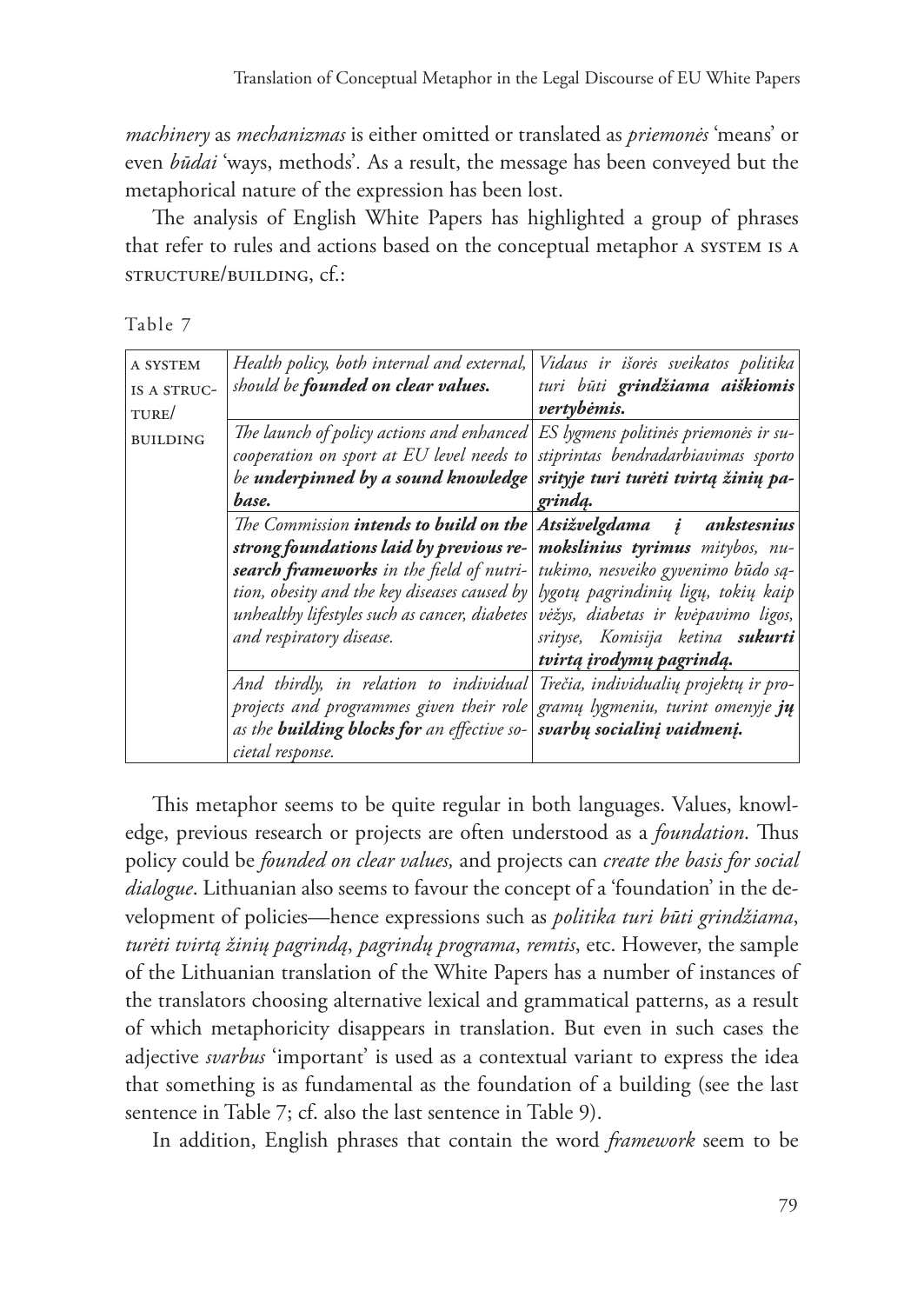problematic for translators, as evidenced by a great variation in their translations. One of the meanings of this word is a structure that supports something, which suggests using the Lithuanian equivalents *griaučiai*, *rėmai*, *karkasas*, *rėminė konstrukcija*. However, they are inappropriate in the context of the EU and policies and actions it implements. Therefore, depending on the context, translators chose such translation variants as *sistema* or *bendroji programa*. Sometimes, though, metaphoricity is retained in Lithuanian translations thanks to such expressions as *pagrindų programa* or even *pagrindas*.

Another set of English linguistic expressions found in EU White Papers has to do with the conceptualisation of responsibility as *a burden*. Some Lithuanian translations of these examples manifest similar instances of conceptualisation, e.g.:

Table 8

| <b>RESPONSI-</b>   |                                                                         | To avoid such scenario, the Commis- Todel, siekdama išvengti tokio scena-              |
|--------------------|-------------------------------------------------------------------------|----------------------------------------------------------------------------------------|
|                    |                                                                         |                                                                                        |
| <b>BILITY IS A</b> |                                                                         | sion therefore proposes to lighten the rijaus, Komisija siūlo palengvinti nu-          |
| <b>BURDEN</b>      |                                                                         | victim's burden and suggests that kentejusių šalių įrodinėjimo naštą ir                |
|                    | $\left  \ldots \right $ .                                               | $si\bar{u}lo$ [].                                                                      |
|                    |                                                                         | The immunity recipient would have Atleista nuo baudų įmonė turėtų $pri-$               |
|                    |                                                                         | to bear the burden of proving the siimti naštą įrodyti, kokia apimtimi                 |
|                    | extent to which his liability would be atsakomybė turėtų būti apribota. |                                                                                        |
|                    | limited.                                                                |                                                                                        |
|                    |                                                                         | Health expenditure can be seen as Islaidos sveikatai gali būti vertinamos              |
|                    |                                                                         | an economic burden, but the real kaip ekonomine našta, bet realios vi-                 |
|                    |                                                                         | cost to society are the direct and indi- suomenes išlaidos yra tiesioginės ir netie-   |
|                    |                                                                         | rect costs linked to ill-health as well as siogines su sveikatos problemomis susiju-   |
|                    |                                                                         | a lack of sufficient investment in rel- sios išlaidos bei investicijų į atitinkamas    |
|                    | evant health areas.                                                     | sveikatos sistemos sritis trūkumas.                                                    |
|                    |                                                                         | Schools bear a great responsibility Mokykloms tenka didelė atsakomybė                  |
|                    |                                                                         | in ensuring that children not only užtikrinti, kad vaikai ne tik suvoktų               |
|                    |                                                                         | understand the importance of good sveikos mitybos ir fizinio aktyvumo svar-            |
|                    |                                                                         | nutrition and exercise but can actually   bą, bet ir galėtų iš tiesų pasinaudoti šiais |
|                    | benefit from both.                                                      | dviem dalykais.                                                                        |

It seems that the phrases in bold are typical expressions used in legal contexts to refer to the responsibility of demonstrating that something is true in a court of law. In the last sentence metaphoricity has been lost—this is most likely due to intralinguistic factors: the combination of the Lithuanian *atsakomybė* 'responsibility' and *nešti* 'carry' is treated as calque of the Russian phrase *нести ответственность*, which is an exact equivalent of the English expression *to bear responsibility.* As such, the expression is treated as a barbarism which is to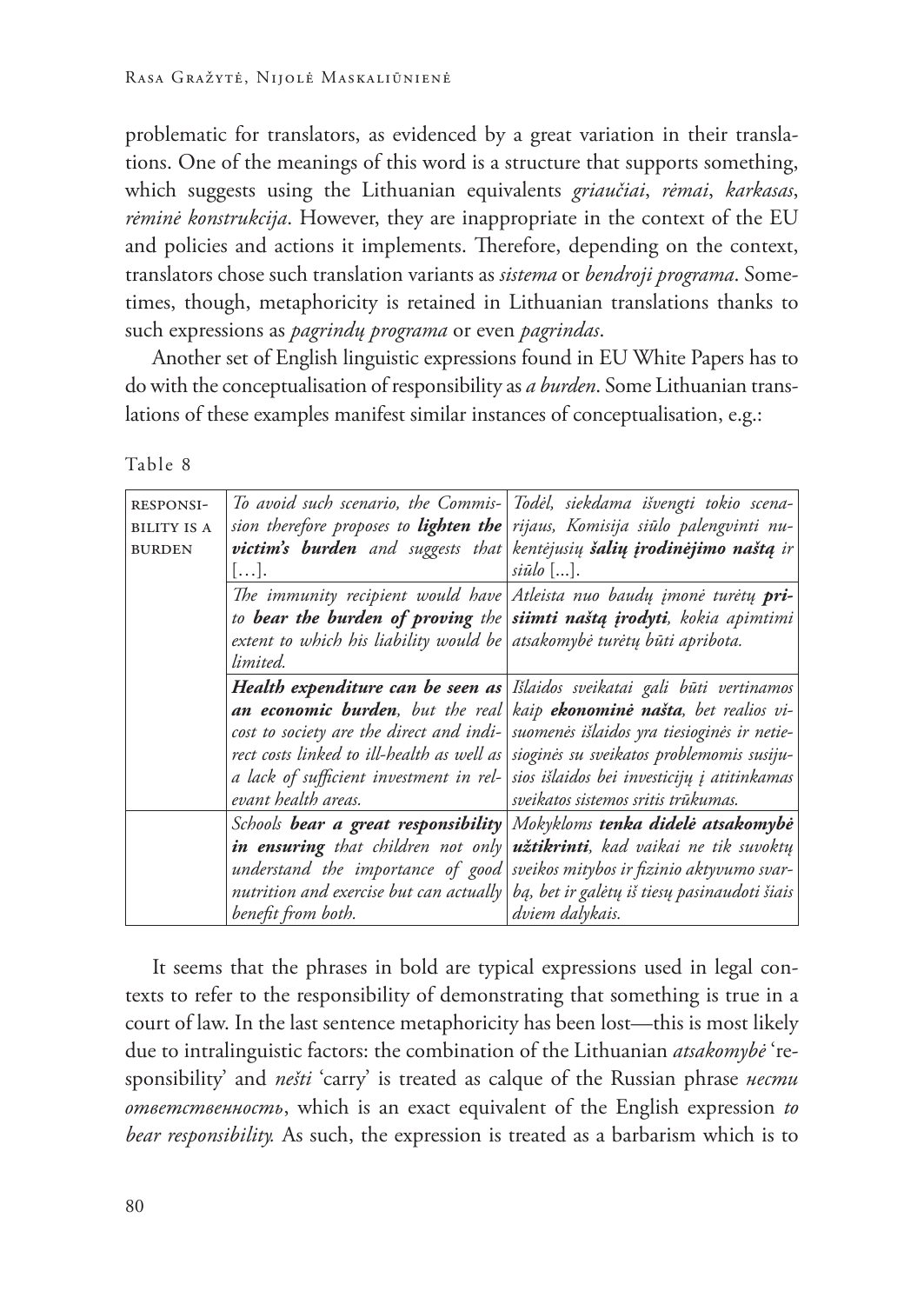be avoided in Lithuanian, and the collocation *tenka našta* 'a burden falls (on somebody)' is preferred instead. The metaphor is nevertheless implicitly present here in the sense that if a burden (=responsibility) falls on somebody, they are perceived to carry (i.e. bear) it.

The English White Papers contain several instances of guidelines being conceptualised as road signs—hence expressions based on the conceptual metaphor a principle is a road sign, cf.:

Table 9

| A PRIN-         | The Commission followed the further            | Komisija taip pat <b>vadovavosi princi-</b>    |
|-----------------|------------------------------------------------|------------------------------------------------|
| <b>CIPLE IS</b> | <b>guiding principle</b> that the legal frame- | pu, kad teisinė sistema dėl veiksminges-       |
| A ROAD          | work for more effective antitrust damages      | nio ieškinių atlyginti žalą, patirtą dėl       |
| <b>SIGN</b>     | actions should be based on a genuinely         | antimonopolinių taisyklių pažeidimo,           |
|                 | European approach.                             | nagrinėjimo turėtų būti grindžiama ti-         |
|                 |                                                | krai europiniu požiūriu.                       |
|                 | National courts may therefore have to be       | Todėl nacionaliniai teismai turėtų tu-         |
|                 | empowered to derogate from this prin-          | rėti teisę nukrypti nuo šio principo,          |
|                 | ciple, for example by guaranteeing that        | pavyzdžiui, užtikrinant, kad pralaimė-         |
|                 | an unsuccessful claimant will not have to      | jęs ieškovas neturės padengti atsakovo         |
|                 | bear the defendant's costs that were un-       | nepagrįstų, netinkamų ar per didelių           |
|                 | reasonably or vexatiously incurred or are      | išlaidų.                                       |
|                 | <i>otherwise</i> excessive.                    |                                                |
|                 | On the law applicable to the mortgage          | Hipotekiniam įkaitui taikytinos teisės         |
|                 | collateral, the Commission sees no reason      | atžvilgiu Komisija nemato jokių prie-          |
|                 | to depart from the well established            | žasčių nesilaikyti tvirtai nusistovė-          |
|                 | principle that the law of the country in       | jusio principo, kad taikoma šalies, ku-        |
|                 | which the property is situated applies.        | rioje yra nekilnojamasis turtas, teisė.        |
|                 | Another important guiding principle            | Kitas svarbus Komisijos politikos              |
|                 | of the Commission's policy is to pre-          | <b>principas</b> – užtikrinti, kad Komisija ir |
|                 | serve strong public enforcement of Articles    | valstybių narių konkurencijos instituci-       |
|                 | 81 and 82 by the Commission and the            | jos užtikrintų griežtą viešąjį 81 ir 82        |
|                 | competition authorities of the Member          | straipsnių vykdymą.                            |
|                 | States.                                        |                                                |

The guiding principles mentioned in the examples above could be said to be used as reference points or road signs which regulate actions and policies undertaken by various institutions or bodies. They seem to serve as a basis on which all other decisions or actions are built. However, there may be exceptions, particularly when an institution or body has the right or reasonable grounds to take a different course of action—i.e. to make a decision that is different from what is generally accepted. It is also important to note that even though the primary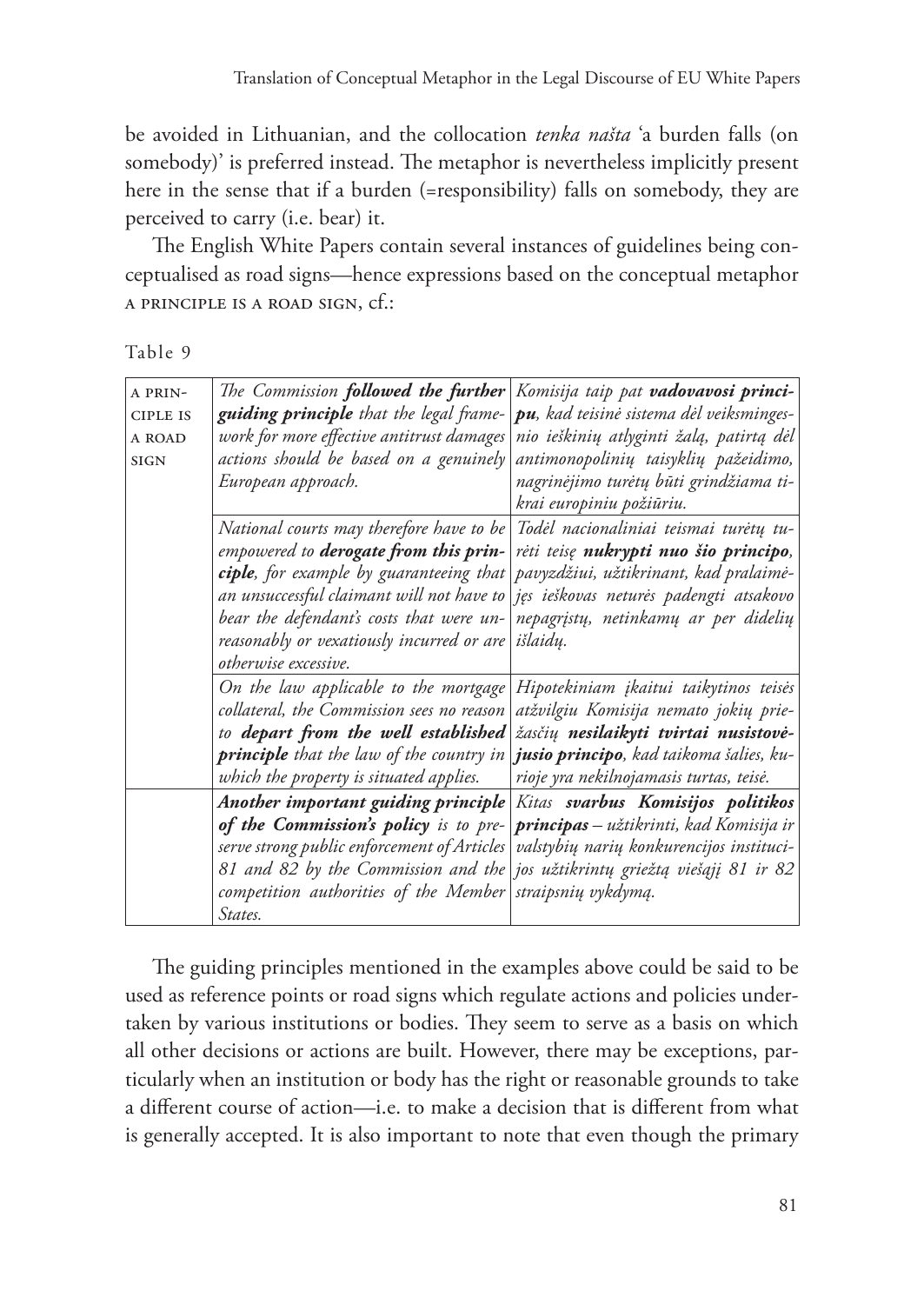meaning of the verb *derogate* is 'to take something away, to detract so as to impair something', the verb *derogate* in the above example is used in its secondary meaning 'to deviate from a standard or expectation, to go away from the correct path or correct way of doing something' (OALD).

Whenever the progress of some activity or further development of a programme or plans is a question at issue, the conceptual metaphor progress is a motion forward is often resorted to. In English White Papers the accomplishment of a certain goal, the completion of one of the stages in a process or the achievement of one of the levels on a scale is presented in terms of physical movement, cf.:

| <b>PROGRESS</b> | A school fruit scheme co-financed by the <b>Labai svarbus žingsnis tinkama</b>     |                                                                        |
|-----------------|------------------------------------------------------------------------------------|------------------------------------------------------------------------|
| IS A            | European Union <b>would be a big step</b>                                          | <b>linkme</b> būtų Europos Sąjungos bendrai                            |
| <b>MOTION</b>   | in the right direction.                                                            | finansuojamas projektas, skatinantis                                   |
| <b>FORWARD</b>  |                                                                                    | vaisių vartojimą mokyklose.                                            |
|                 | The EU institutions are taking im-                                                 | Siekdamos šio tikslo ES institucijos                                   |
|                 | <b>portant steps forward</b> in this respect.                                      | <i>imasi svarbių veiksmų.</i>                                          |
|                 |                                                                                    | The Hague Programme called on the Europos Vadovų Taryba Hagos pro-     |
|                 |                                                                                    | Commission to put forward proposals gramoje paragino Komisiją pateikti |
|                 | with a view to stepping up exchang- pasiulymus "del keitimosi informacija          |                                                                        |
|                 | <b>es of information</b> on the contents of is nacionaliniy nuosprendžių ir teisių |                                                                        |
|                 | national registers of convictions and atemimo, ypač asmenų, padariusių ly-         |                                                                        |
|                 | disqualifications, particularly on sex of-                                         | tinį nusikaltimą, registrų stiprinimo,                                 |
|                 | fenders, so that the Council could adopt   kad Taryba juos priimtų iki 2005 metų   |                                                                        |
|                 | them by the end of 2005.                                                           | pabaigos".                                                             |
|                 | The European Commission is therefore                                               | Todėl Europos Komisija siūlo iš esmės                                  |
|                 | proposing a fundamentally new ap-                                                  | naują požiūrį – ryžtingą vienpusės                                     |
|                 | $p$ roach – a <b>decisive move away from</b>                                       | komunikacijos pakeitimą dialogu,                                       |
|                 | one-way communication to rein-                                                     | ir komunikacijos, orientuotos į institu-                               |
|                 | forced dialogue, from an institution-                                              | cijas, pakeitimą komunikacija, orien-                                  |
|                 | centred to a citizen-centred communi-                                              | tuota į piliečius, komunikacija iš Briu-                               |
|                 | cation, from a Brussels-based to a more                                            | selio grindžiamą metodą pakeičiant                                     |
|                 | decentralised approach.                                                            | labiau decentralizuotu metodu.                                         |

The sample of the Lithuanian translations of the White Papers shows that in the majority of cases an English phrase that denotes progress or advancement as a motion forward is rendered through a similar construction which involves an element denoting movement, e.g. *svarbus žingsnis*, *žengė keletą svarbių žingsnių, žingsnis į priekį*. This suggests that Lithuanian phrases denoting progress, similar to the English ones, can be seen to derive from the conceptual metaphor progress is a motion forward.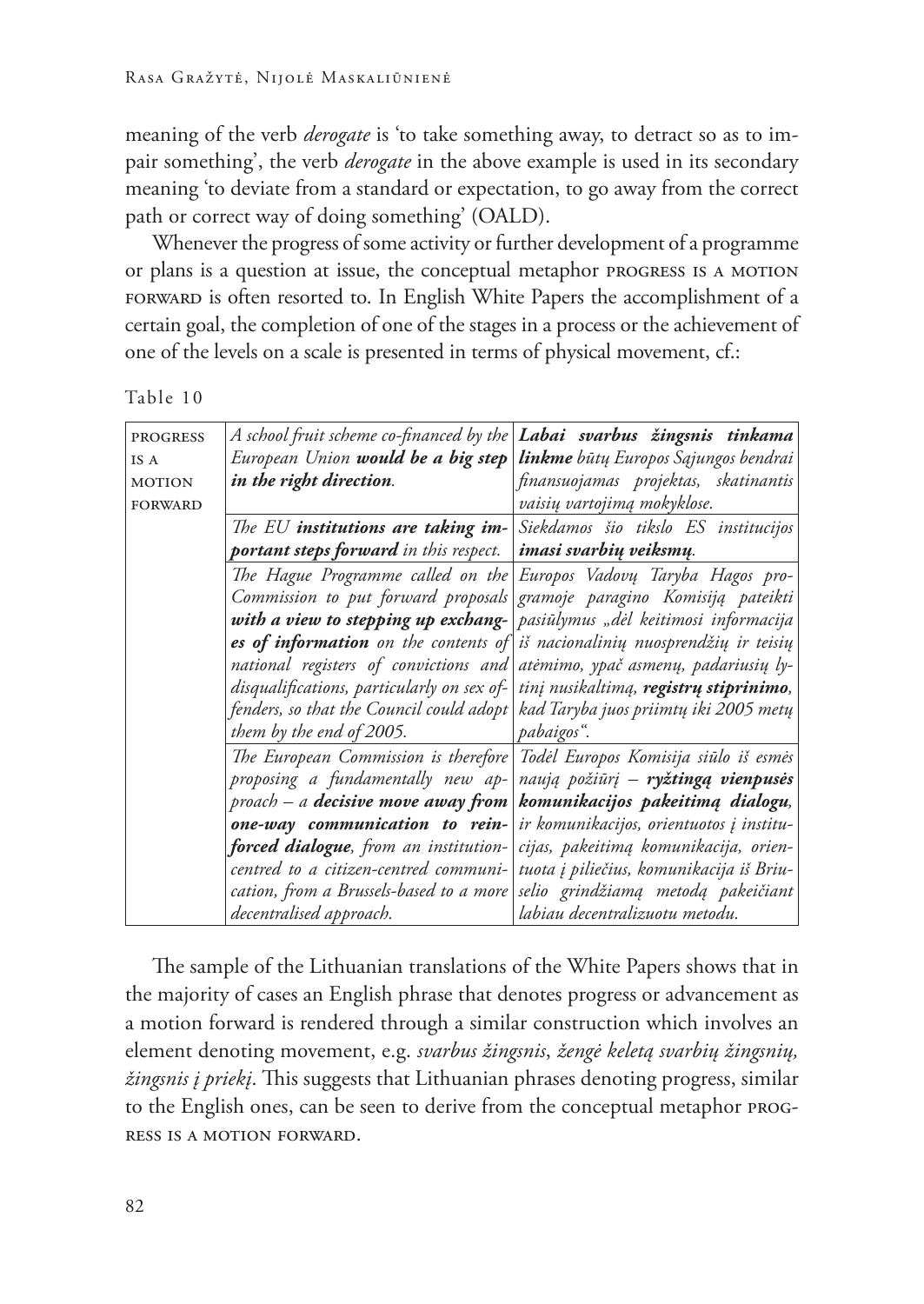A few isolated instances of conceptualisation have been found in the English corpus which switch to a different cognitive domain in translation. For instance, certain actions taken by institutions may be understood as firmly established as plants that are firmly rooted in the ground; they are categorized as belonging to the source domain ACTION AS A PLANT, cf.:

Table 11

| <b>ACTION</b> |                                                             | There is progress towards the agreed goal Be to, padaryta pažanga siekiant tikslo kurti |
|---------------|-------------------------------------------------------------|-----------------------------------------------------------------------------------------|
| AS A          |                                                             | of a clear and reliable system of moni- aiškią ir patikimą įsipareigojimų stebėsenos    |
| <b>PLANT</b>  |                                                             | toring the commitments and an agreed sistemą, kurios reikalingumą visi pripažino,       |
|               |                                                             | approach to develop the local roots ir pažanga taikant metodą, kai veiklos pa-          |
|               | for the actions.                                            | matai dedami vietos lygmeniu.                                                           |
|               |                                                             | The policy choices proposed in this Todel šioje Baltojoje knygoje siūlomos poli-        |
|               |                                                             | White Paper therefore consist of <b>bal-</b> tikos priemonės yra subalansuotos priemo-  |
|               |                                                             | anced measures that are rooted in nes, itvirtintos Europos teisinėje kultū-             |
|               | European legal culture and traditions. roje ir tradicijose. |                                                                                         |

The Lithuanian translations, however, show that the cognitive domain of this group of metaphors does not coincide with the English one, as the words *pamatai* 'base, foundation', *įtvirtinti* 'strengthen, fix, embed' relate to the field of construction rather than plants or their parts. They are closer to the domain a system is a structure/building, which could be paraphrased into an action is a structure/building.

One more instance of conceptualisation has to do with the issue of fairness. In English fairness is perceived as a level playing-field, whereas in Lithuanian it is more concrete and no reference is made to playing fields, cf.:

Table 12

|     | The current ineffectiveness of antitrust Geriausias būdas, kaip pagerinti šiuo metu    |
|-----|----------------------------------------------------------------------------------------|
|     | damages actions is best addressed by a neveiksmingus ieškinius atlyginti žalai,        |
|     | combination of measures at both Com- patirtai del antimonopolinių taisyklių pa-        |
|     | munity and national levels, in order to $\vec{z}$ eidimo – priimant bendras priemones  |
|     | achieve effective minimum protection Bendrijos ir nacionaliniu lygmenimis, su-         |
|     | of the victim's right to damages under kuriant veiksmingą minimalią nukentėju-         |
|     | Articles 81 and 82 in every Member sių asmenų teisės į žalos atlyginimą pagal          |
|     | State and a more level playing field 81 ir 82 straipsnius visose valstybėse narėse     |
|     | and a greater legal certainty across the apsauga bei visiems <b>užtikrinant vieno-</b> |
| EU. | desnes sąlygas ir didesnį teisinį aiškumą                                              |
|     | <i>visoje ES.</i>                                                                      |
|     |                                                                                        |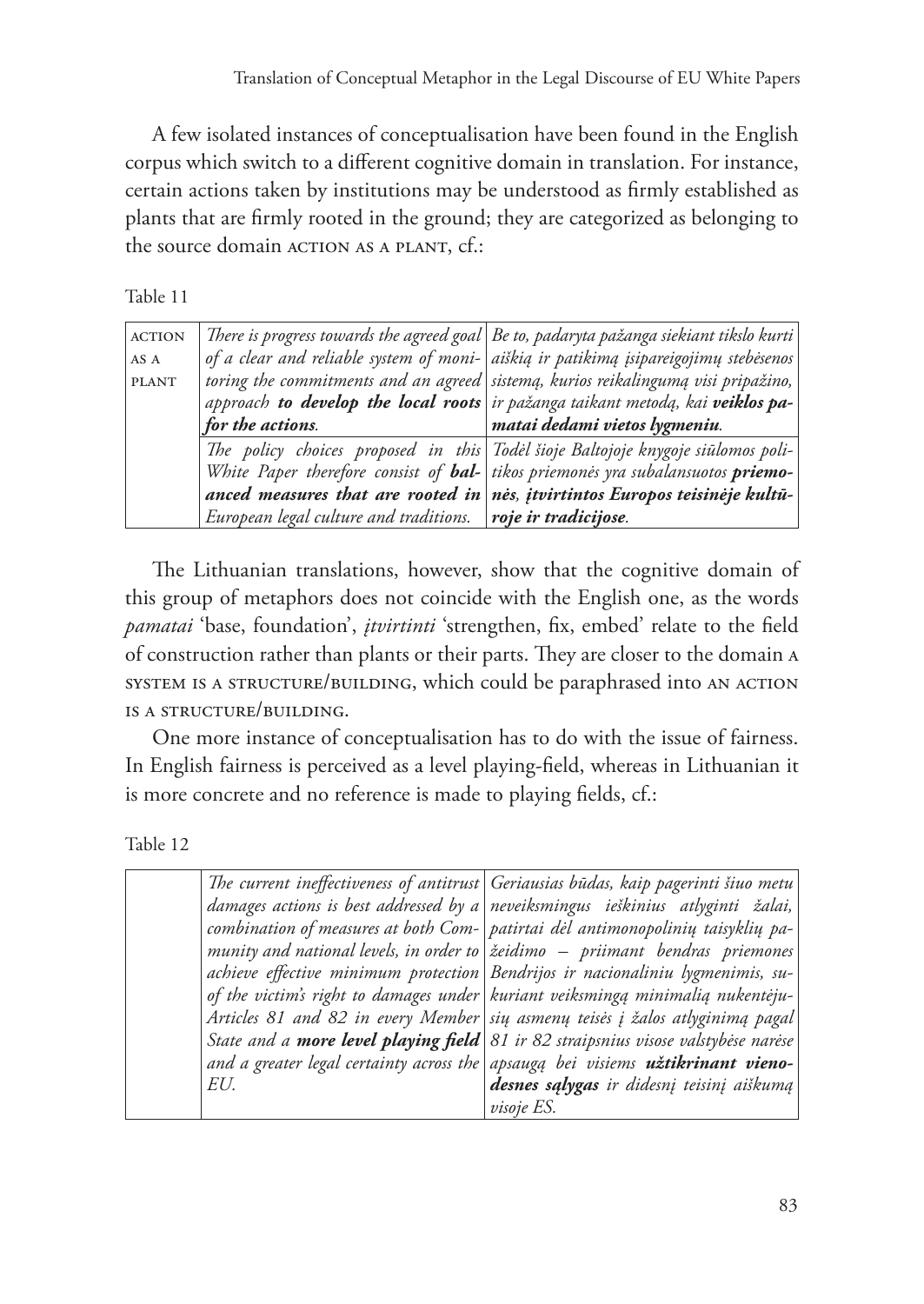Where the English sentence refers to a fair game, the Lithuanian translation speaks directly about the conditions and no figurative meaning is observed. Obviously, sports and game terminology bears less importance and, eventually, does not serve as a common reference point (the source domain) to Lithuanians. As a result, in the Lithuanian translation metaphoricity is lost.

## Conclusions

The corpus of English metaphorical expressions from seven EU White Papers and their Lithuanian translations confirms that conceptual metaphor is characteristic of legal discourse and is realized in different types of metaphorical expression. The major types of image contained in metaphorical expressions represent diverse instances of conceptual mapping including DEALING WITH A PROBLEM is war, a problem is an enemy, a problem is a barrier, an organisation is an actor, a system is a machine, a system is a structure (building), responsibility is a burden, a principle is a road sign, progress is a motion forward, an action as a plant and a situation as a playing field.

As expected, the analysis of the translations of metaphorical English expressions into Lithuanian shows that some conceptual metaphors can be perfectly preserved in translation. In other cases, due to intralinguistic, contextual peculiarities or linguistic and social conventions in the target language, metaphors are circumvented in translation and the resulting lexical gaps are filled by other grammatical and lexical means. As a result, the original metaphoricity is lost and the conceptual metaphors that underlie the linguistic expressions in the source text are not preserved in the target text. The conceptual domains in the target language are prone to give way to intralinguistic means of rendering the message, especially when the languages differ in their cognitive domains.

The findings of this article do not imply that in general the legal discourse of EU White Papers does not encompass conceptual metaphors which are characteristic only of legal discourse. Neither does it argue for conceptual metaphors as universal or culture-specific. Because of the limited scope of the investigation and a relatively small corpus of data (seven English White Papers and their Lithuanian translations), the results of this research are merely indicative of tendencies regarding the use of conceptual metaphors in the legal discourse of EU White Papers and their Lithuanian translations.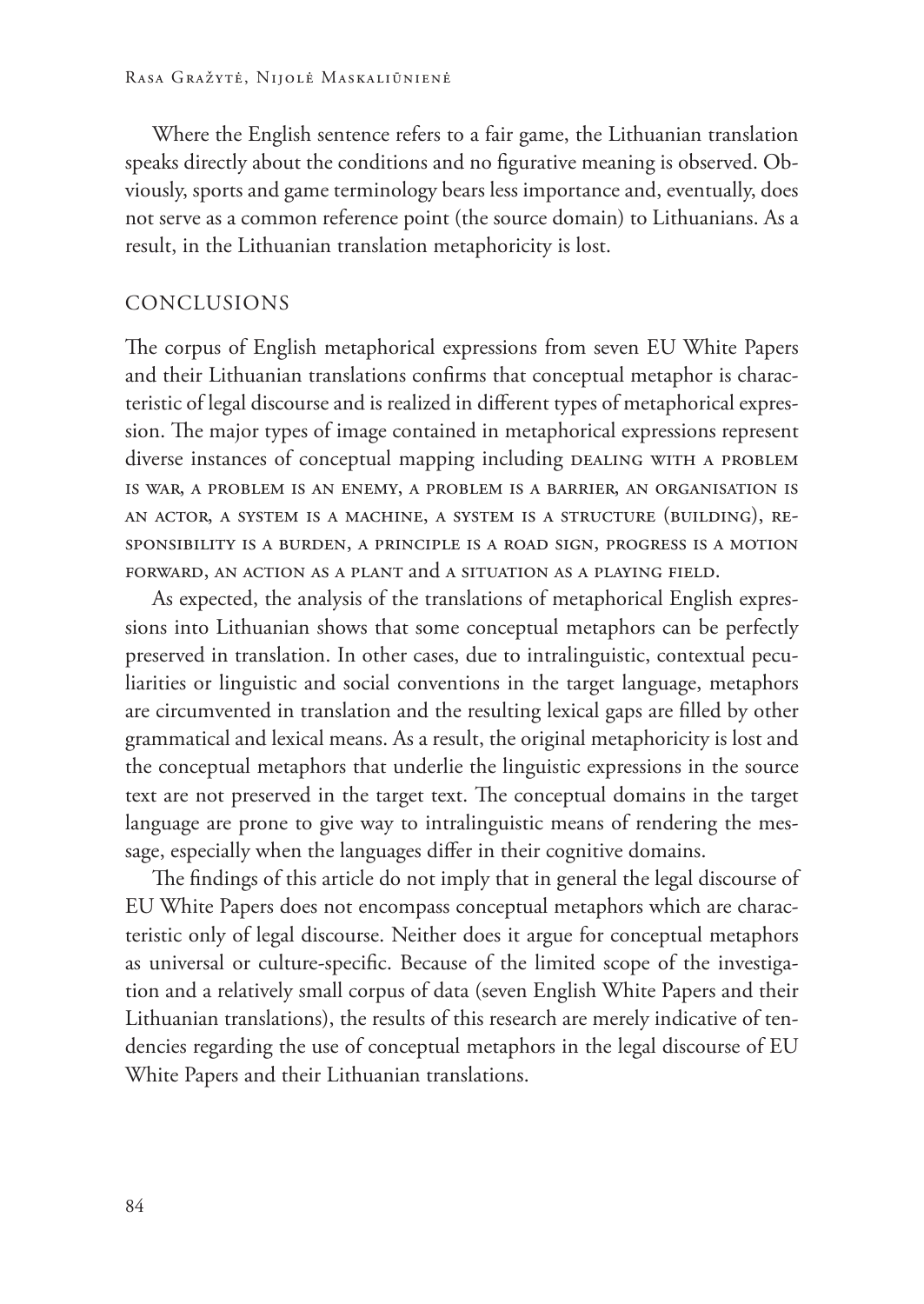### **References**

- Alcaras E. & Hughes B. 2002. *Legal Translation Explained*. Manchester, UK and Northhampton: MA.
- Arcimavičienė L. 2007. Moral Strength Metaphor in Lithuanian Virtual Political Discourse. *Respectus philologicus* Nr. 11, 136–144.
- Bailey R. 2003. Conceptual Metaphor, Language, Literature and Pedagogy. *Journal of Language and Learning* 1 (2), 59–72.
- Berger L. L. 2007. Of Metaphor, Metonymy, and Corporate Money: Rhetorical Choices in Supreme Court Decisions on Campaign Finance Regulation. *Mercer Law Review* vol. 58, No. 3, 949–990.
- Bratož S. 2004. A Comparative Study of Metaphor in English and Slovene Popular Economic Discourse. Managing Global Transitions. *International Research Journal* vol. 2, No 1, 179–196.
- Būdvytytė A., Toleikienė R. 2003. *Akys, siela, širdis* ir kitos talpyklos. *Respectus Philologicus* Nr. 4, 134–143.
- Charteris-Black J. & Ennis T. 2001. A Comparative Study of Metaphor in Spanish and English Financial Reporting. *English for Specific Purposes* 20, 249–266.
- Charteris-Black J. & Musolff A. 2003. 'Battered Hero' or 'Innocent Victim'? A Comparative Study of Metaphors for Euro Trading in British and German Financial Reporting. *English for Specific Purposes* 22, 153–176.
- Cibulskienė J. 2005. Konceptualioji *kelio* metafora Lietuvos rinkimų diskurse. *Kalbotyra* Nr. 54 (1), 51–64.
- Eubanks P. 2000. *A War of Words in the Discourse of Trade*. *The Rhetorical Constitution of Metaphor*. Carbondale and Edwardsville: Southern Illinois University Press.
- DLKŽ. 2000. *Dabartinės lietuvių kalbos žodynas*, 4 leidimas. Vilnius: Mokslo ir enciklopedijų leidybos institutas.
- Goddard C. 2004. The Ethnopragmatics and Semantics of 'Active Metaphors'. *Journal of Pragmatics* 36, 1211–1230.
- Johnson M. L. 2007. Mind, Metaphor, Law. *Mercer Law Review* vol. 58, No. 3. Macon, 845–868. Also available from http://www.law.mercer.edu/academics/lawreview/lrarticle. cfm?lrarticleid=326].
- Kövecses Z. 2007. *Metaphor in Culture*: *Universality and Variation*. Cambridge [N. Y].
- Koženiauskienė R. 2005. Konceptualiųjų metaforų etinis aspektas advokatų kalbose. *Filologija* Nr. 10. Šiauliai, 52–56.
- Lakoff G. & M. Johnson. 1980. *Metaphors We Live By*. Chicago-London.
- Lakoff G. & Turner M. 1989. *More than Cool Reason. A Field Guide to Poetic Metaphor*. Chicago/ London: Chicago University Press.
- Lakoff G. 1993. The Contemporary Theory of Metaphor. *Metaphor and Thought*, ed. by Ortony A., 2nd edition. New York.
- Marcinkevičienė R. 2006. Konceptualioji metafora vertime. *Darbai ir dienos* 45, 109–118.
- Monti E. 2006. Dwelling upon Metaphors: The Translation of William Gass's Novellas. *Nordic Journal of English Studies* vol. 5 (1), 117–132.
- OALD. 1998. Oxford Advanced Learner's Dictionary, 5<sup>th</sup> edition. Oxford University Press.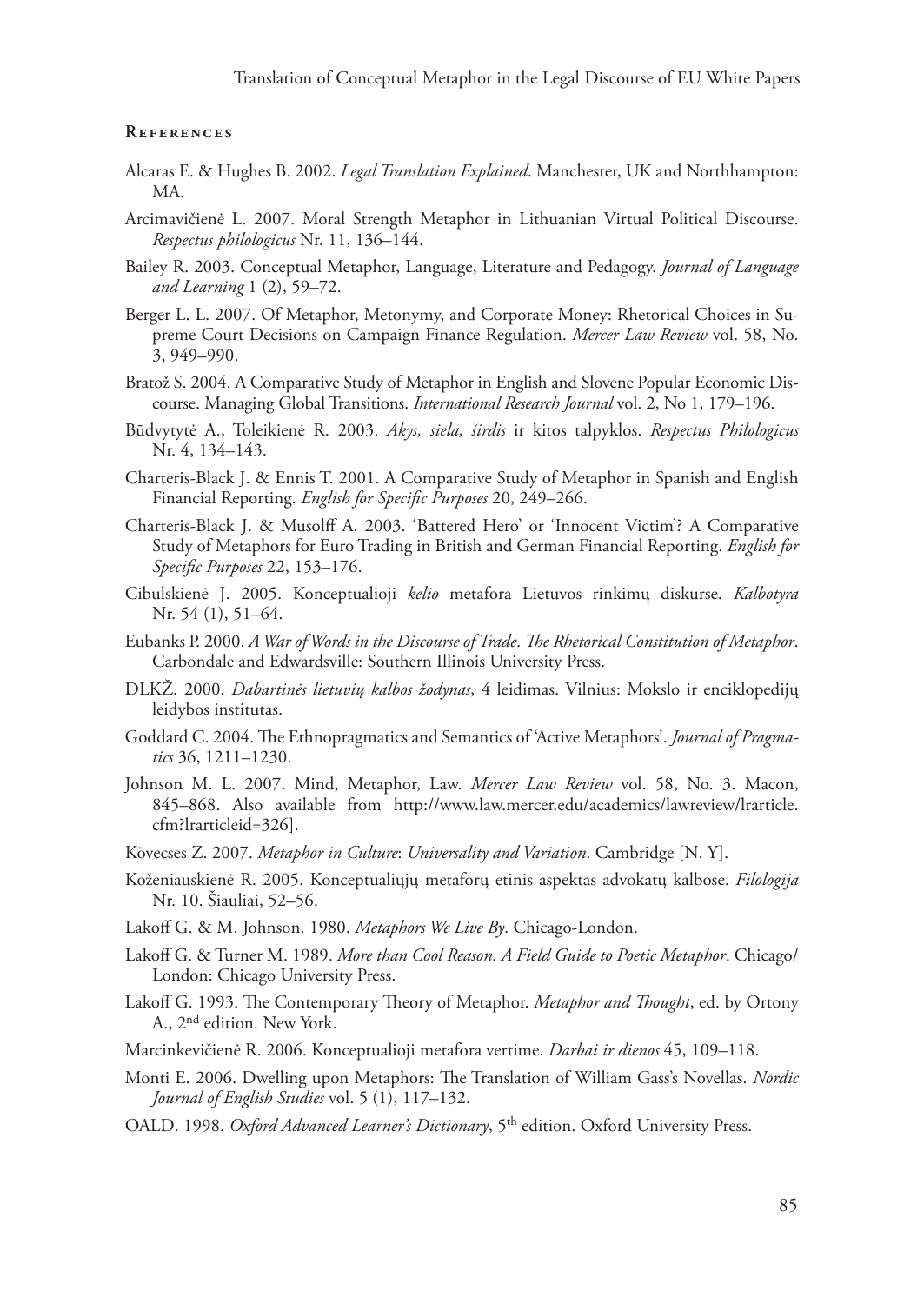- Papaurėlytė S. 2002. Liūdesio konceptualizavimas lietuvių kalboje. *Kalbotyra* Nr. 51 (1), 123–133.
- Sacristán M. V. 2004. Metaphor and ESP: Metaphor as a Useful Device for Teaching L2 Business English Learners. *Iberica* 10, 115–131.
- Schäffner Ch. 2004. Metaphor and Translation: Some Implications of a Cognitive Approach. *Journal of Pragmatics* 36, 1253–1269.
- Schane A. S. & Shuy R. W. 2006. *Language and the Law*. New York.
- Steen G. 2004. Can Discourse Properties of Metaphor Affect Metaphor Recognition? *Journal of Pragmatics* 36, 1295–1313.
- Šeškauskienė I. 2008. The Language of Linguistic Research: Is There Room for Meaning Extension? *Kalbotyra* Nr. 59 (3), 271–280.
- Smith M. R. 2007. Levels of Metaphor in Persuasive Legal Writing. *Mercer Law Review* vol. 58, No. 3. Macon, 919–947. Also available from http://www.law.mercer.edu/academics/lawreview/lrarticle.cfm?lrarticleid=398].
- Tirkkonen-Condit S. 2001. Metaphors in Translation Processes and Products. Quaderns. *Revista de traducció* 6, 11–15.
- Urbonaitė J., Šeškauskienė I. 2007. Health Metaphor in Political and Economical Discourse: a Cross-linguistic Analysis. *Kalbų studijos* 11, 68–73.
- Winter S. L. 2007. Re-Embodying Law. *Mercer Law Review* vol. 58, No. 3. Macon, 869–897. Also available from http://www.law.mercer.edu/academics/lawreview/lrarticle.cfm?lrarticleid=395].

### **Data sources**

- Commission of the European Communities, WHITE PAPER on damages actions for breach of the EC antitrust rules, 2 April 2008 [Lith. translation: Europos Bendrijų Komisija, Baltoji knyga dėl ieškinių atlyginti žalą, patirtą dėl EB antimonopolinių taisyklių pažeidimo].
- Commission of the European Communities, WHITE PAPER on the Integration of EU Mortgage Credit Markets, 18 December 2007 [Europos Bendrijų Komisija, Baltoji knyga dėl ES hipotekinių kreditų rinkų integracijos].
- Commission of the European Communities, WHITE PAPER: Together for Health: A Strategic Approach for the EU 2008–2013, 23 October 2007 [Europos Bendrijų Komisija, Baltoji knyga – Kartu sveikatos labui, 2008–2013 m. ES strateginis požiūris].
- Commission of the European Communities, White Paper White Paper on Sport, 11 July 2007 [Europos Bendrijų Komisija, Baltoji knyga – Baltoji knyga dėl sporto].
- Commission of the European Communities, White Paper on a Strategy for Europe on Nutrition, Overweight and Obesity related health issues, 30 May 2007 [Europos Bendrijų Komisija, Baltoji knyga – Dėl Europos strategijos su mityba, antsvoriu ir nutukimu susijusioms sveikatos problemoms spręsti].
- Commission of the European Communities, White Paper on a European communication policy, 1 February 2006 [Europos Bendrijų Komisija, Baltoji Knyga dėl Europos komunikacijos politikos].
- Commission of the European Communities, White Paper on exchanges of information on convictions and the effect of such convictions in the European Union, 25 January 2005 [Europos Bendrijų Komisija, Baltoji knyga dėl keitimosi informacija apie nuosprendžius baudžiamosiose bylose ir dėl jų poveikio Europos Sąjungoje].